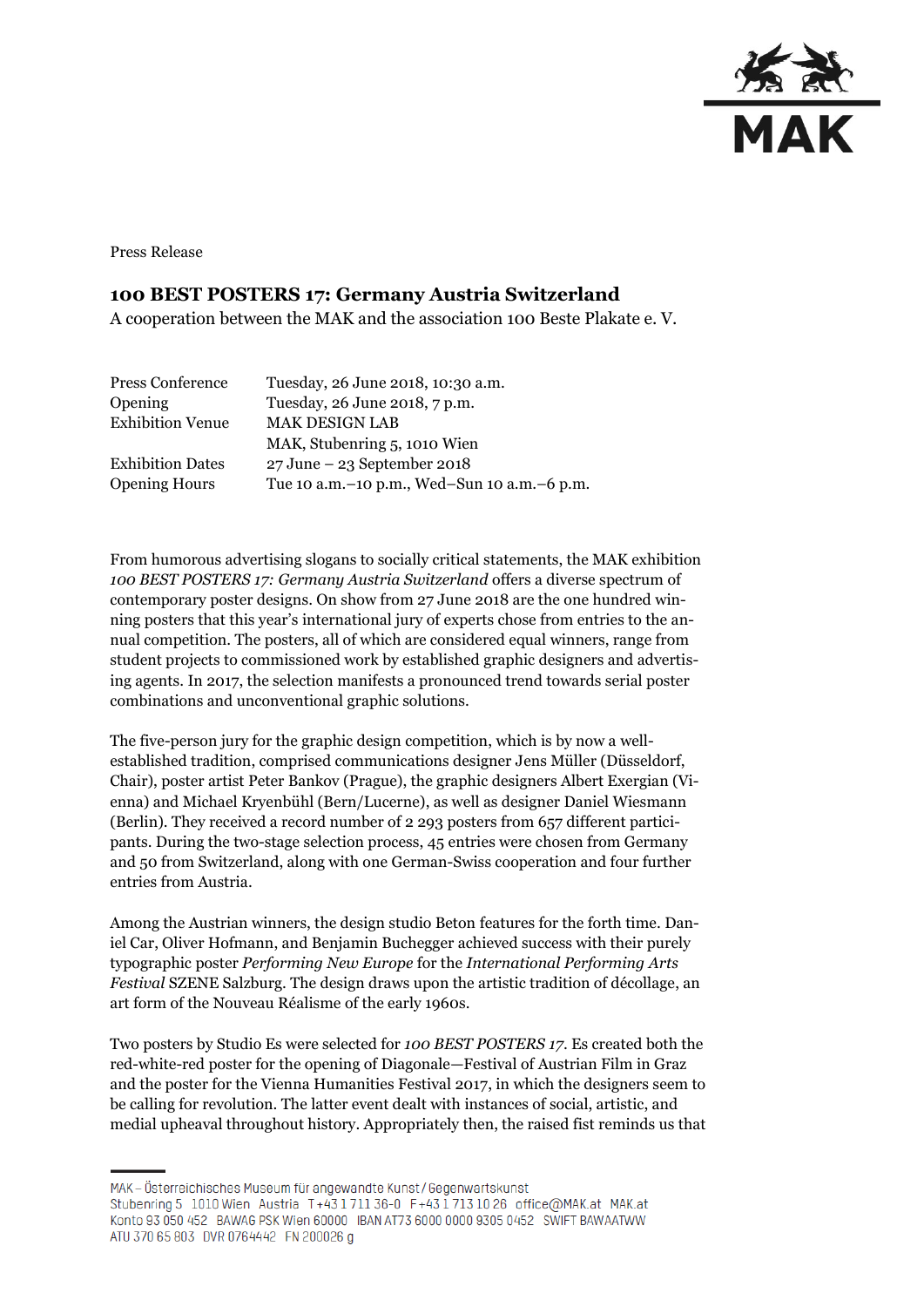

a loud voice can also inspire others and thus trigger far-reaching changes.

Martin Lorenz, Stefan Salcher, Tobias Schererbauer, and Markus Wagner—who present themselves as the LWZ crew from the "Alpine Republic of Austria"—surprised the jury with a cross-media poster series. For FM4, the youth culture radio station run by Austria's national public service broadcaster ORF, this Vienna-based design and animation collective designed posters that look like they leapt straight out of one of LWZ's animated films.

Among this year's winning works from Germany is the poster design for the traditional "Kieler Woche" sailing event, one of the most prestigious and important poster design commissions in the German-speaking world. The Heidelberg graphic artist Götz Gramlich won over the jury with a sharply focused poster in blue and white showing interplay among the contours of all classic forms of keels, centerboards, and fins.

The Swiss graphic designer Erich Brechbühl created an appealing design for the multimedia exhibition *STEFAN SAGMEISTER: The Happy Show* in the Museum für Gestaltung Zürich, a show that could also be seen in the MAK from October 2015 to March 2016. With his typographic interpretation of sunny yellow balloons, Brechbühl appropriates forms that grant him access to Sagmeister's world of happy associations. Brechbühl makes reference here to an excerpt from *The Happy Film* in which Stefan Sagmeister tried in vain to launch himself into the air with the aid of 6 000 air balloons.

The exhibition is accompanied by the catalog *100 Beste Plakate 17: Deutschland Österreich Schweiz/100 Best Posters 17: Germany Austria Switzerland*, Verlag Kettler, Dortmund 2018. Those responsible for the corporate-design of the catalog, web visuals, and printed materials are Jakob Mayr and Kilian Wittmann from the Class for Ideas at the Institute of Design at the University of Applied Arts Vienna.

This is the first year in which the exhibition *100 BESTE PLAKATE 17* offers an app, developed with the support of Artivive (Vienna) for iOS and Android. With this augmented reality feature, visitors can delve even deeper into the visual world of the winning posters. The app opens up a new cognitive dimension to viewing certain winning motifs: it turns the illustrations into works of animation, including in the exhibition catalog *100 Beste Plakate 17: Deutschland Österreich Schweiz/100 Best Posters 17. Germany Austria Switzerland*. www.artivive.com

The competition *100 BEST POSTERS: Germany Austria Switzerland* has been presented in the MAK since 2006, and is displayed this year for the first time in the MAK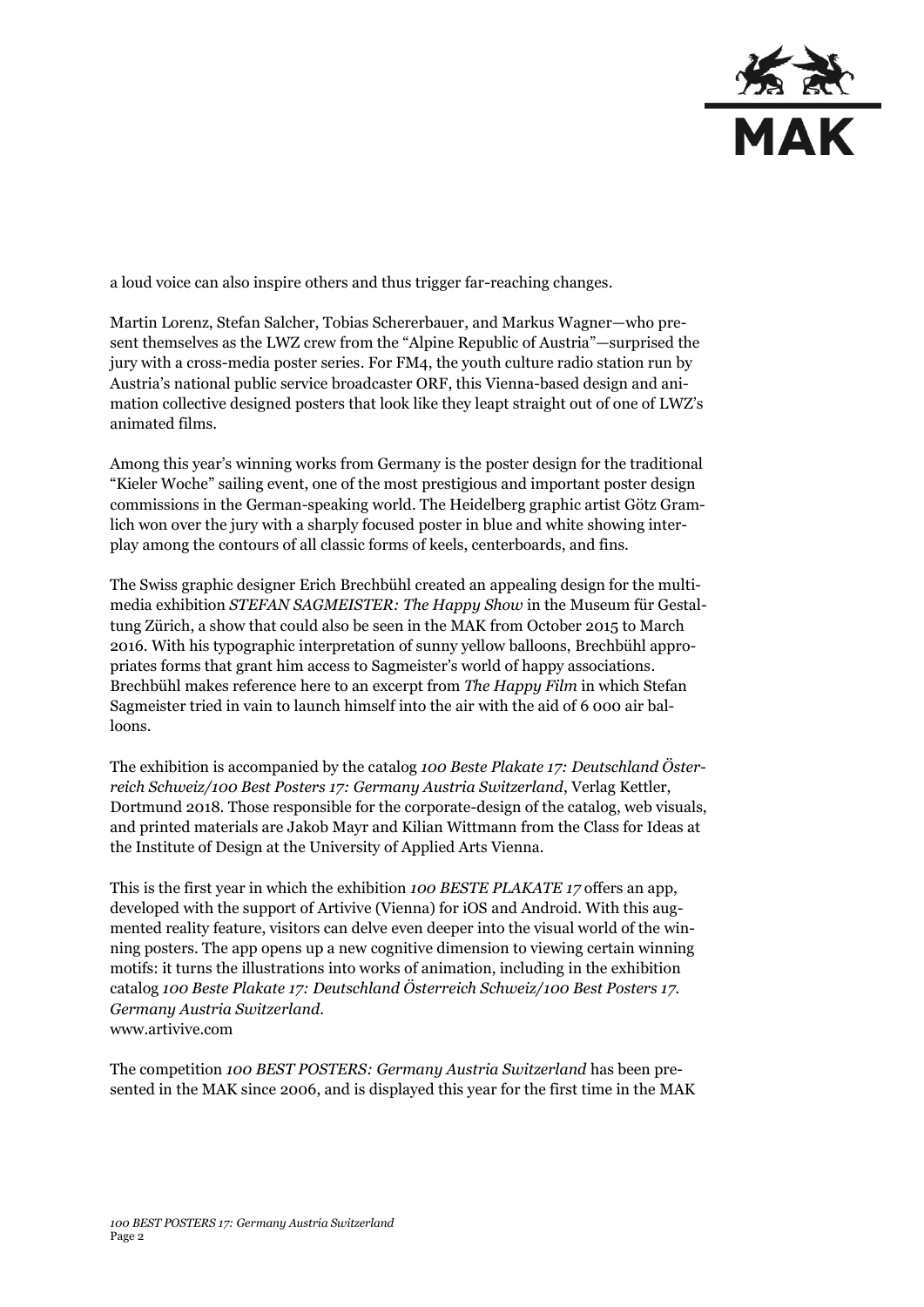

DESIGN LAB. As in previous years, the winning works are to be incorporated as new entries in the MAK Works on Paper Collection.

The exhibition is also to go on tour and be displayed at further locations in Germany, Austria, and Switzerland. Details of exhibition venues as well as winners from the years 2001 to 2017 are available on the Verein Beste Plakate e. V. homepage. www.100-beste-plakate.de.

Press photos on the exhibition are available for download at MAK.at/en/press.